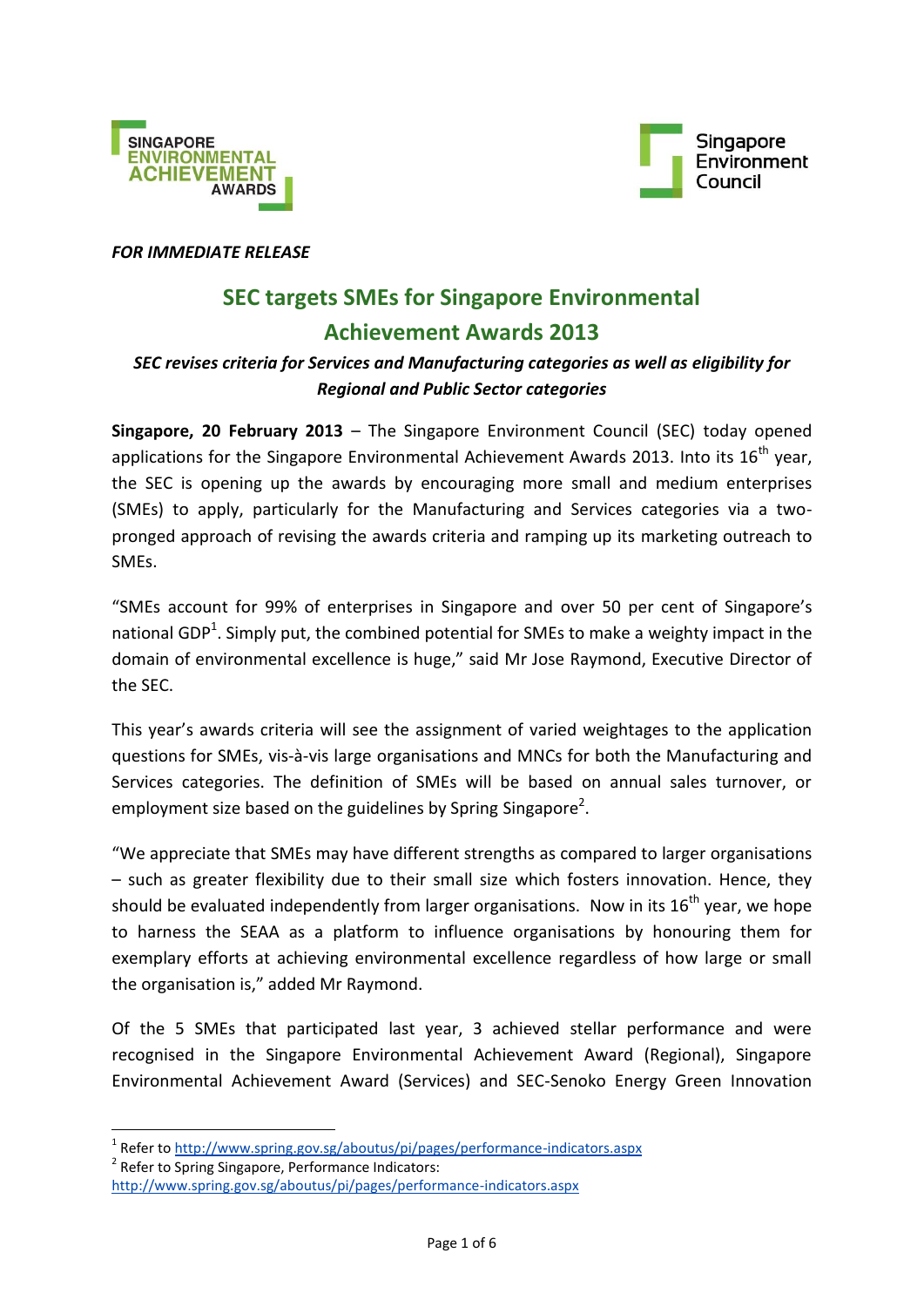categories. These are PT Beton Elemenindo Putra, Sea Hounds and Hydroemission Corporation respectively.

"The reputational gain that a company receives is enormous, and it immediately pushes you into the league of the 'big boys'," said Mr Paolo Nalin, Founder of Hydroemission Corporation which specialises in developing biodegradable controlled release technology for environmental applications, such as pest control.

"To participate in the SEAA is by itself an opportunity to push the company's learning curve. In the weeks leading to the event you are pushed to discuss and rethink your business plan; to focus on what you are doing well; and to improve what is below par. Moreover, the SEAA allow you to share your vision with executives of different backgrounds and industries and to check the health and sustainability of your business proposition," added Mr Nalin.

Eligibility for the Regional category has been revised to allow Singapore-based companies with overseas operations to apply in 2013, thereby providing an avenue to gain recognition in the region. Similarly, eligibility for the Public Sector category has been revised to allow any non-profit organisations (NPOs) - including inter-governmental organisations (IGOs) and non-governmental organisations (NGOs) – to apply. Previously, the criteria for the Public Sector category only allowed applications from any ministries, statutory boards, organs of state, other organisations and public services listed in the Singapore Government Directory<sup>3</sup>.

"We have been made aware of several NPOs, IGOs and NGOs which are exemplary in their role as Stewards of the Environment, and we would like to reach out to them and recognise them for their efforts," explained Mr Raymond.

The award categories for SEAA 2013 are:

- Singapore Environmental Achievement Award (Manufacturing)
- Singapore Environmental Achievement Award (Services)
- Singapore Environmental Achievement Award (Public Sector)
- Singapore Environmental Achievement Award (Regional)
- SEC Senoko Energy Green Innovation Award
- CDL Outstanding Singapore Environmental Achievement Award

The SEC has also launched a paperless online application portal (www.seaa.sg), and is planning to aggressively reach out to over 10 associations across various industries to leverage their networks in garnering applications. This will be done through electronic direct mailers that allow organisations to nominate peers deemed worthy of recognition for exemplary environmental performance.

**<sup>.</sup>** 3 Refer t[o http://www.sgdi.gov.sg/](http://www.sgdi.gov.sg/)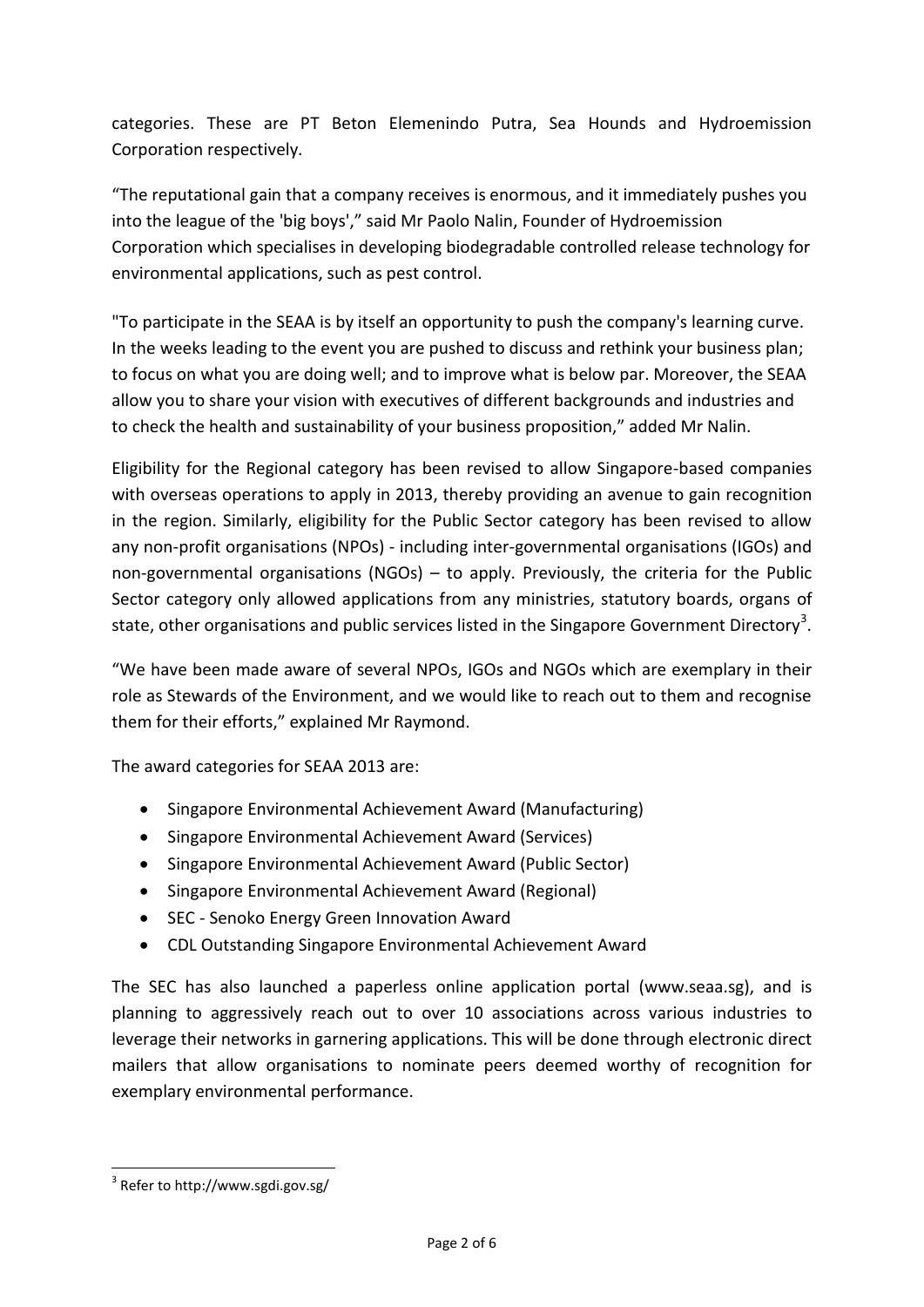The SEC has also brought on two representatives among last year's winners as members of the SEAA 2013 Steering Committee. These are Ms Ruth Yeoh, Executive Director and Head, Sustainability Division of YTL Corporation and Mdm Sung Mee Har, Principal of Woodgrove Secondary Schoool. Last year, YTL Corporation Bhd clinched the Singapore Environmental Achievement Award (Regional), while Woodgrove Secondary Schoool clinched both the Singapore Environmental Achievement Award (Public Sector) and CDL Outstanding Environmental Achievement Award.

As part of the Steering Committee (*please see Annex for full list of Steering Committee members and TWG members*), Ms Yeoh and Mdm Sung will be involved in selecting the final winners based on recommendations put forth by the SEAA's Technical Work Group Committee, which comprises professionals and leaders within the sustainability sector of Singapore and the region.

Ms Yeoh said: "We are humbled that YTL is the first regional organisation to be recognised with the Singapore Environmental Achievement Award 2012. It has encouraged us to continue striving in our sustainability efforts to do more and share our best practices with others to inspire a collective, positive change. We are all Stewards of this Good Earth and I am honoured to serve on the SEC Steering Committee to acknowledge and guide organisations, as well as individuals, in their goal to create a better environment for future generations."

The SEAA was launched in 1997 by Mr Yeo Cheow Tong, Singapore's former Minister for the Environment and aims to inspire Singapore-based and regional organisations to become more committed to environmental and social responsibilities. The SEAA motivates the industry to incorporate environmental sustainability into everyday business-as-usual activities on a holistic level, taking into consideration factors such as systems and management, performance, innovation and leadership.

SEAA 2013 will be graced by Dr Vivian Balakrishnan, Minister for the Environment and Water Resources and the awards ceremony will be held on 22 August 2013 at the Conrad Centennial Singapore.

The deadline for applications is 19 April 2013. Interested parties should visit [www.seaa.sg](http://www.sec.org.sg/seaa) for more information on eligibility, application guidelines, award categories, and to submit applications.

#### *\*\*END OF MEDIA RELEASE\*\**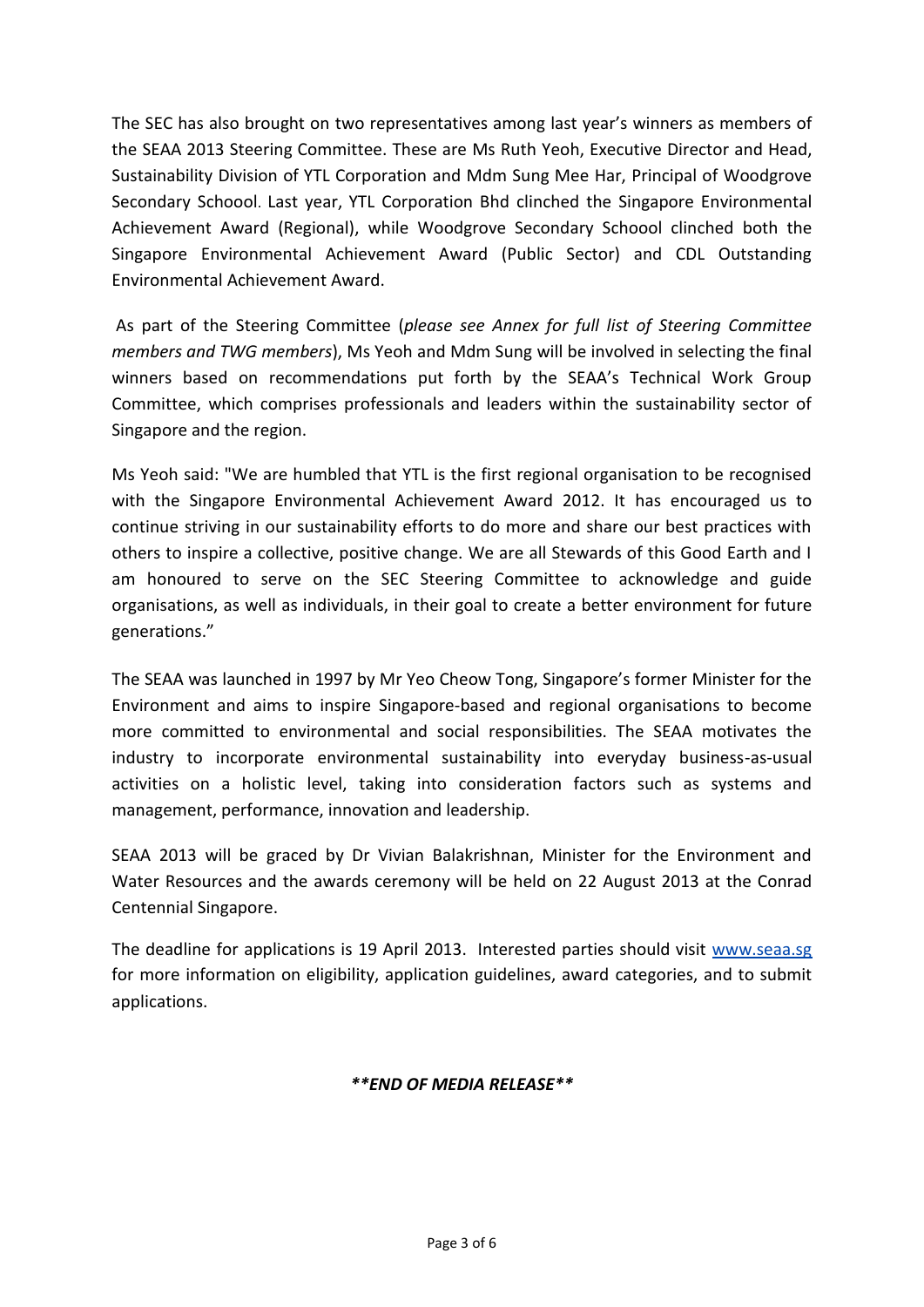#### **NOTES TO THE EDITOR**



# SINGAPORE<br>ENVIRONMENTAL **ABOUT THE SINGAPORE ENVIRONMENTAL ACHIEVEMENT AWARDS**

The SEAA was launched in 1997 by Mr Yeo Cheow Tong, Singapore's former Minister for the Environment. The award, presented by the Singapore Environment Council, is to inspire Singaporebased organisations to become more committed to environmental and social responsibilities. It is the only local award that addresses overall environmental initiatives and awareness within an organisation. The criteria for the Singapore Environmental Achievement Awards focuses on assessing the leadership displayed by the company, the real environmental improvement made as well as the ability of an organisation to establish procedures, train staff and innovate in order to achieve breakthroughs in environmental performance. For more information, please click on the following link [www.sec.org.sg/seaa.](http://www.sec.org.sg/seaa)

#### **ABOUT THE SINGAPORE ENVIRONMENT**  Singapore Environment **COUNCIL** Council

Established in 1995, the Singapore Environment Council (SEC) is an independently managed, nongovernment organisation that nurtures, facilitates and co-ordinates environmental causes in Singapore. SEC's work is founded on three pillars of action – Firstly, partnership with the people, private and public sectors of Singaporean society, to nurture a culture aligned with sustainable development concepts. Secondly, SEC rewards environmental excellence through awards schemes and product endorsement programmes, such as the Singapore Green Labelling Scheme. Thirdly, the SEC collaborates with partners to develop and implement training and learning programmes to build competencies in environmental sustainability within companies, thus keeping our business leaders ahead of the curve. Visit our website at [www.sec.org.sg.](http://www.sec.org.sg/)

#### **L**[@SECSingapore](http://twitter.com/SECSingapore) [www.facebook.com/SingaporeEnvironmentCouncil](http://www.facebook.com/SingaporeEnvironmentCouncil)

For more information about the Singapore Environmental Achievement Awards, please contact:

**Ms Noor Aisha Senior Communications Executive**  Singapore Environment Council Tel: (65) 6433 5388 Mobile: (65) 9786 3091 [noor.aisha@sec.org.sg](mailto:noor.aisha@sec.org.sg)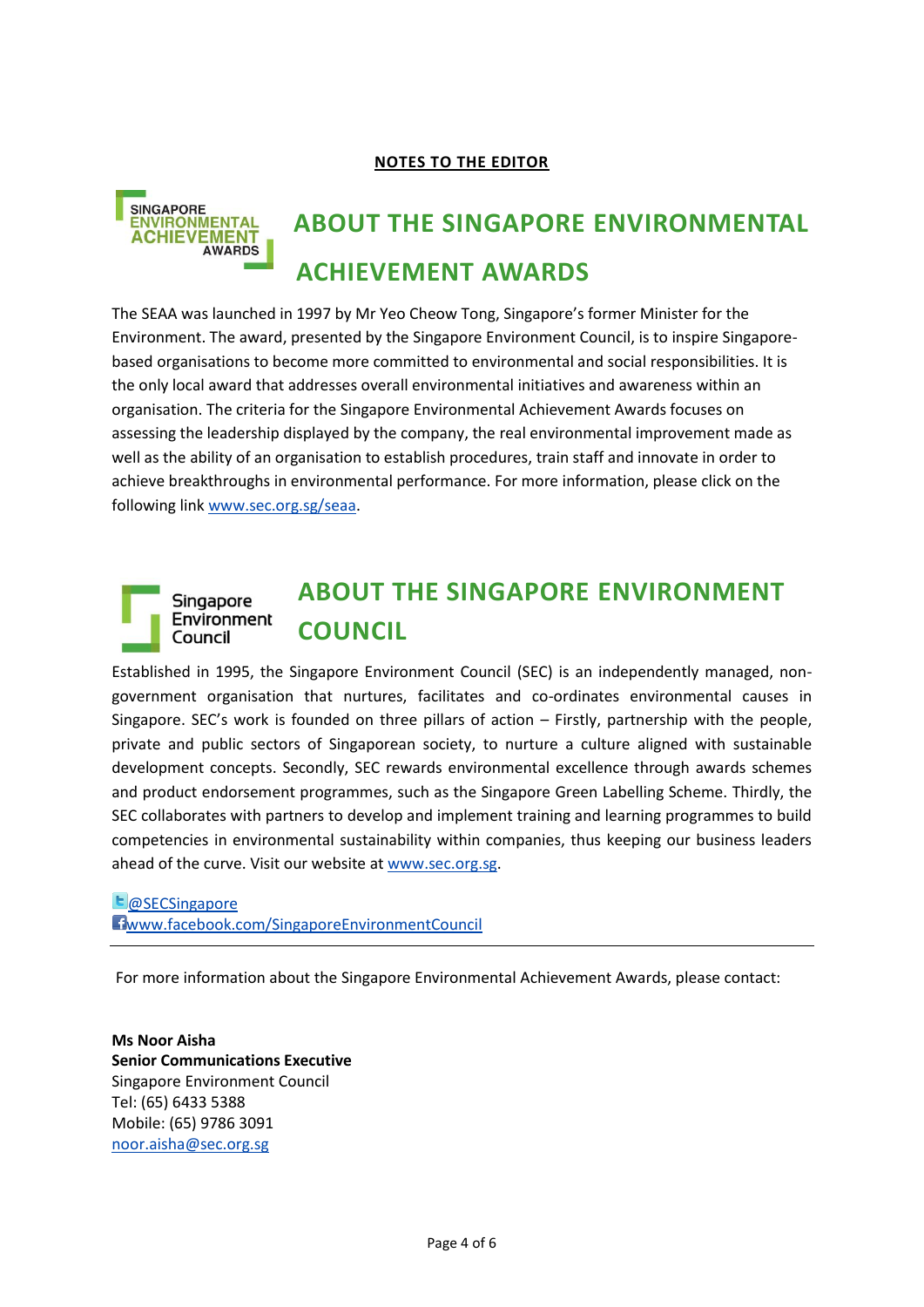#### **References**

- 1. Spring Singapore, Performance Indicators:
	- <http://www.spring.gov.sg/aboutus/pi/pages/performance-indicators.aspx>
- 2. Singapore Government Directory:
	- <http://www.sgdi.gov.sg/>

#### **Annex**

#### **Role of Steering Committee**

- To provide leadership and direction for SEAA 2013 and its expansion to cross regional borders with the SEAA (Regional) award category
- To evaluate and select the winners for all categories, based on the recommendations put forth by the Technical Work Group

| <b>Chairman</b>    |                             |                                      |  |
|--------------------|-----------------------------|--------------------------------------|--|
| Mr George Huang    | President                   | Singapore Manufacturers'             |  |
|                    |                             | Federation                           |  |
| <b>Members</b>     |                             |                                      |  |
| Ms Isabella Loh    | Chairman                    | Singapore Environment Council        |  |
| Mr George Madhavan | Director, 3PN               | <b>PUB</b>                           |  |
| Mr Jose Raymond    | <b>Executive Director</b>   | <b>Singapore Environment Council</b> |  |
| Ms Ruth Yeoh       | <b>Executive Director</b>   | <b>YTL</b> (Singapore)               |  |
| Mr Eu Pui Sun      | <b>Managing Director</b>    | Senoko Energy Supply Pte Ltd         |  |
| Mr Tay Kok Chin    | Head, Corporate Citizenship | IBM (Singapore)                      |  |
| Mdm Sung Mee Har   | Principal                   | Woodgrove Secondary School           |  |
| Mr Eugene Tay      | Director                    | <b>Green Future Solutions</b>        |  |

#### **Members of SEAA 2013 Steering Committee**

#### **Role of Technical Work Group Committee**

- Comprising professionals and leaders within the sustainability sector of Singapore and the region, the committee's role is to assess SEAA applicants for all award categories.
- To provide recommendations of the SEAA shortlisted nominees to the Steering Committee.